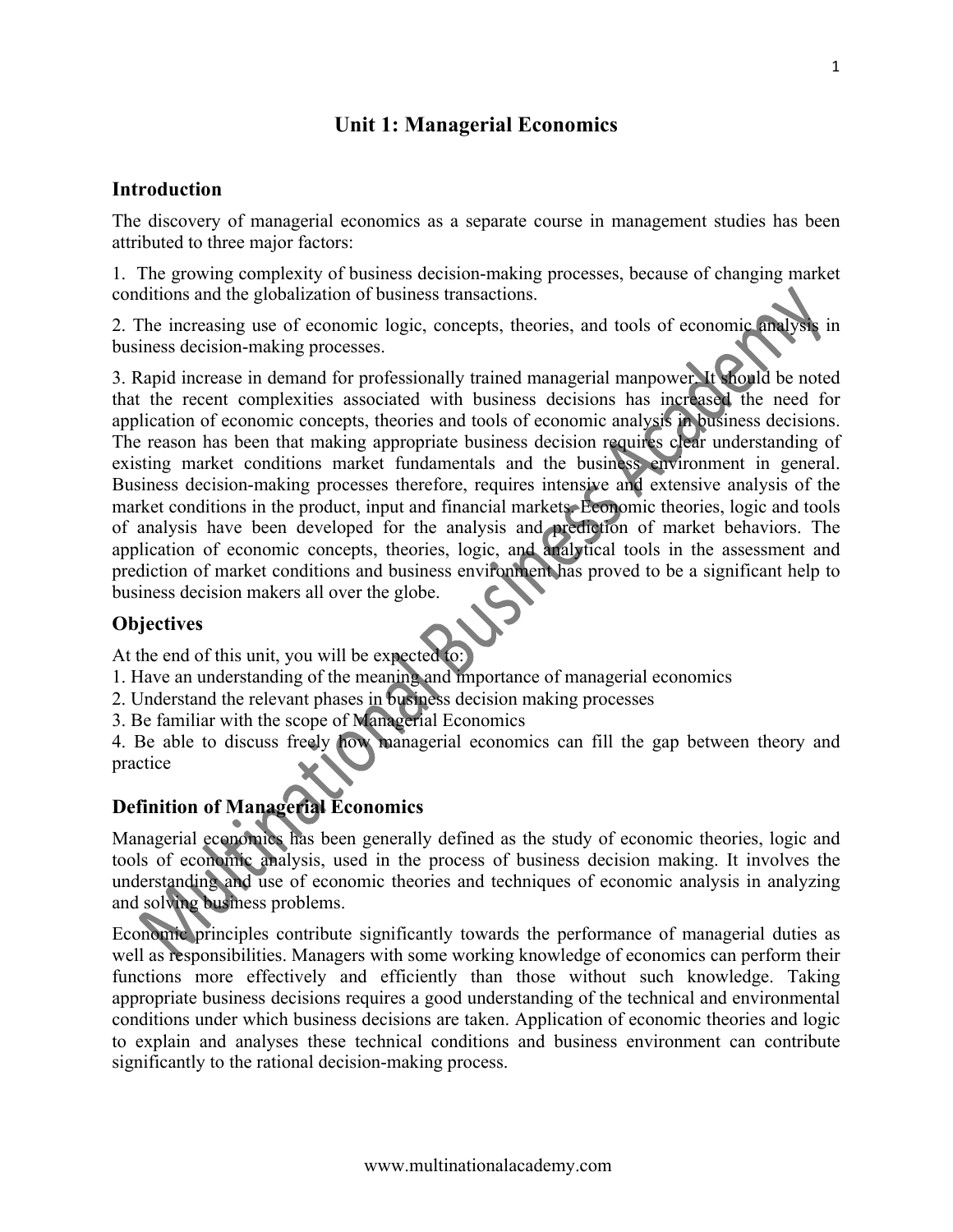### **Nature of Managerial Economic**

- Managerial economics aims at providing help in decision making by firm. It is heavily dependent on microeconomic theory. The various concepts of micro economics used frequently in managerial economics.
	- Elasticity of demand
	- Marginal cost
	- Marginal revenue
	- Market structures and their significance in pricing policies.
- Macro economy is used to identify the level of demand at some future point in time, based on the relationship between the levels of national income only that the level of various products depends.

In managerial economics macro economics indicates the relationship between (a) the magnitude of investment and the level of national income, (b) the level of national income and the level of employment, (c) the level of consumption and the level of national income.

In managerial economics emphasis is laid on those prepositions which are likely to be useful to management.

### **Scope of Managerial Economics**

Managerial economics comprises both micro- and macro-economic theories. Generally, the scope of managerial economics extends to those economic concepts, theories, and tools of analysis used in analyzing the business environment, and to find solutions to practical business problems. In broad terms, managerial economics is applied economics. The areas of business issues to which economic theories can be directly applied are divided into two broad categories:

- 1. Operational or internal issues; and,
- 2. Environment or external issues.

**Operational problems** are of internal nature. These problems include all those problems which arise within the business organization and fall within the control of management. Some of the basic internal issues include:

- (a) Choice of business and the nature of product (what to produce);
- (b) Choice of size of the firm (how much to produce);
- (c) Choice of technology (choosing the factor combination);
- (d) Choice of price (product pricing);
- (e) How to promote sales;
- (f) How to face price competition;
- (g) How to decide on new investments;
- (h) How to manage profit and capital; and,
- (i) How to manage inventory.

The microeconomic theories dealing with most of these internal issues include, among others:

4. The *theory of demand*, which explains the consumer behaviour in terms of decisions on whether or not to buy a commodity and the quantity to be purchased.

5. *Theory of Production and production decisions*. The theory of production or theory of the firm explains the relationship between inputs and output.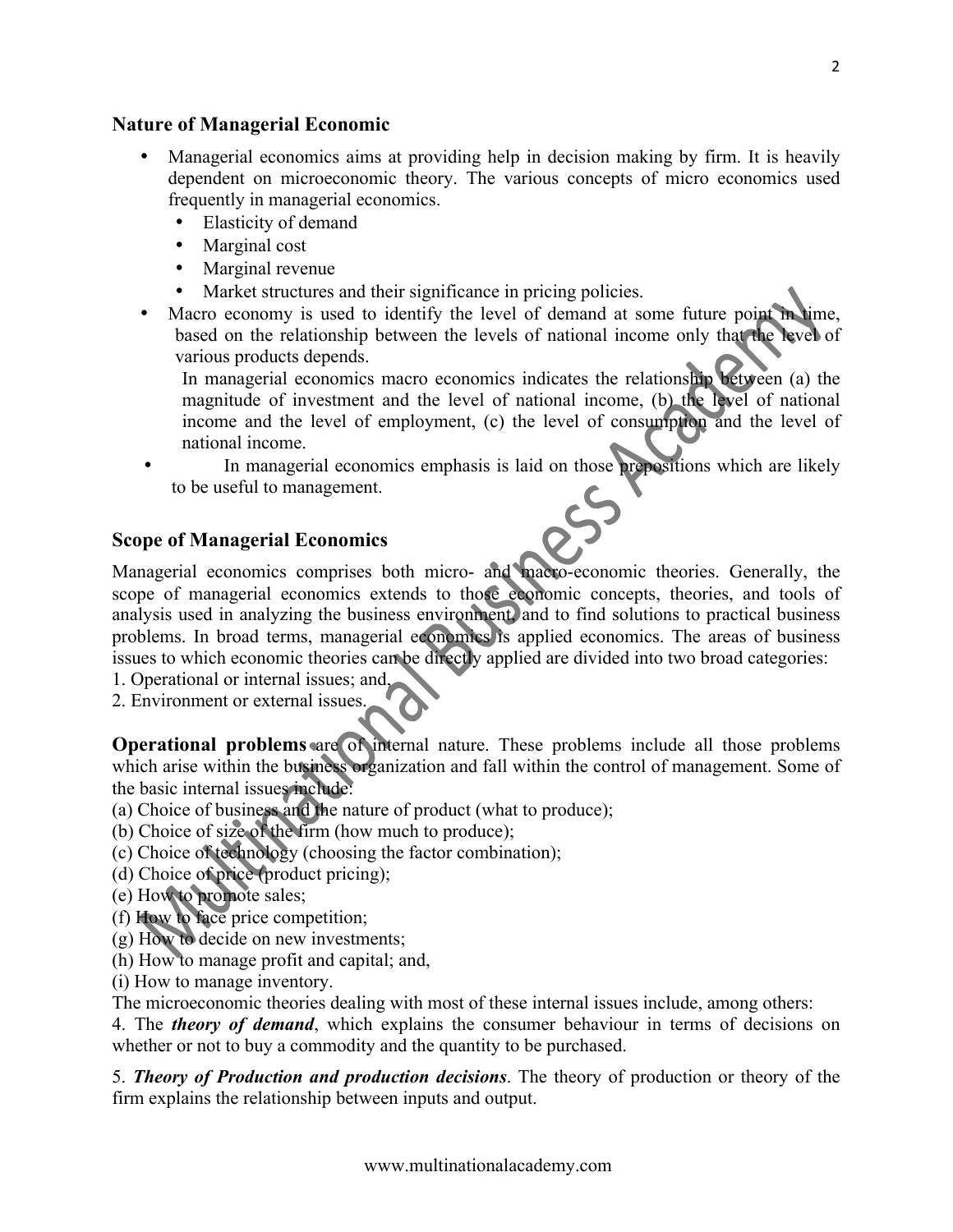6. *Analysis of Market structure and Pricing theory*. Price theory explains how prices are determined under different market conditions.

7. *Profit analysis and profit management*. Profit making is the most common business objective. However, making a satisfactory profit is not always guaranteed due to business uncertainties. Profit theory guides firms in the measurement and management of profits, in making allowances for the risk premium, in calculating the pure return on capital and pure profit, and for future profit planning.

8. *Theory of capital and investment decisions*. Capital is the foundation of any business. It efficient allocation and management is one of the most important tasks of the managers, as well as the determinant of the firm's success level. Some of the important issues related to capital include: choice of investment project; assessing the efficiency of capital; and, the most efficient allocation of capital.

**Environmental issues** are issues related to the general business environment. These are issues related to the overall economic, social, and political atmosphere of the country in which the business is situated. The factors constituting *economic environment* of a country include:

- 1. The existing economic system
- 2. General trends in production, income, employment, prices, savings and investment, and so on.
- 3. Structure of the financial institutions.
- 4. Magnitude of and trends in foreign trade.
- 5. Trends in labour and capital markets.
- 6. Government's economic policies.
- 7. Social organizations, such as trade unions, consumers' cooperatives, and producer unions.
- 8. The political environment.
- 9. The degree of openness of the economy.

Managerial economics is particularly concerned with those economic factors that form the business climate. In macroeconomic terms, managerial economics focus on business cycles, economic growth, and content and logic of some relevant government activities and policies which form the business environment.

## **Process of Management**

Process management is the ensemble of activities of planning and monitoring the performance of a process. The term usually refers to the management of business processes and manufacturing processes. Business process management (BPM) and business process reengineering are interrelated, but not identical.

Process management is the application of knowledge, skills, tools, techniques and systems to define, visualize, measure, control, report and improve processes with the goal to meet customer requirements profitably. It can be differentiated from program management in that program management is concerned with managing a group of inter-dependent projects. But from another viewpoint, process management includes program management. In project management, process management is the use of a repeatable process to improve the outcome of the project.

ISO 9001 promotes the process approach to managing an organization.